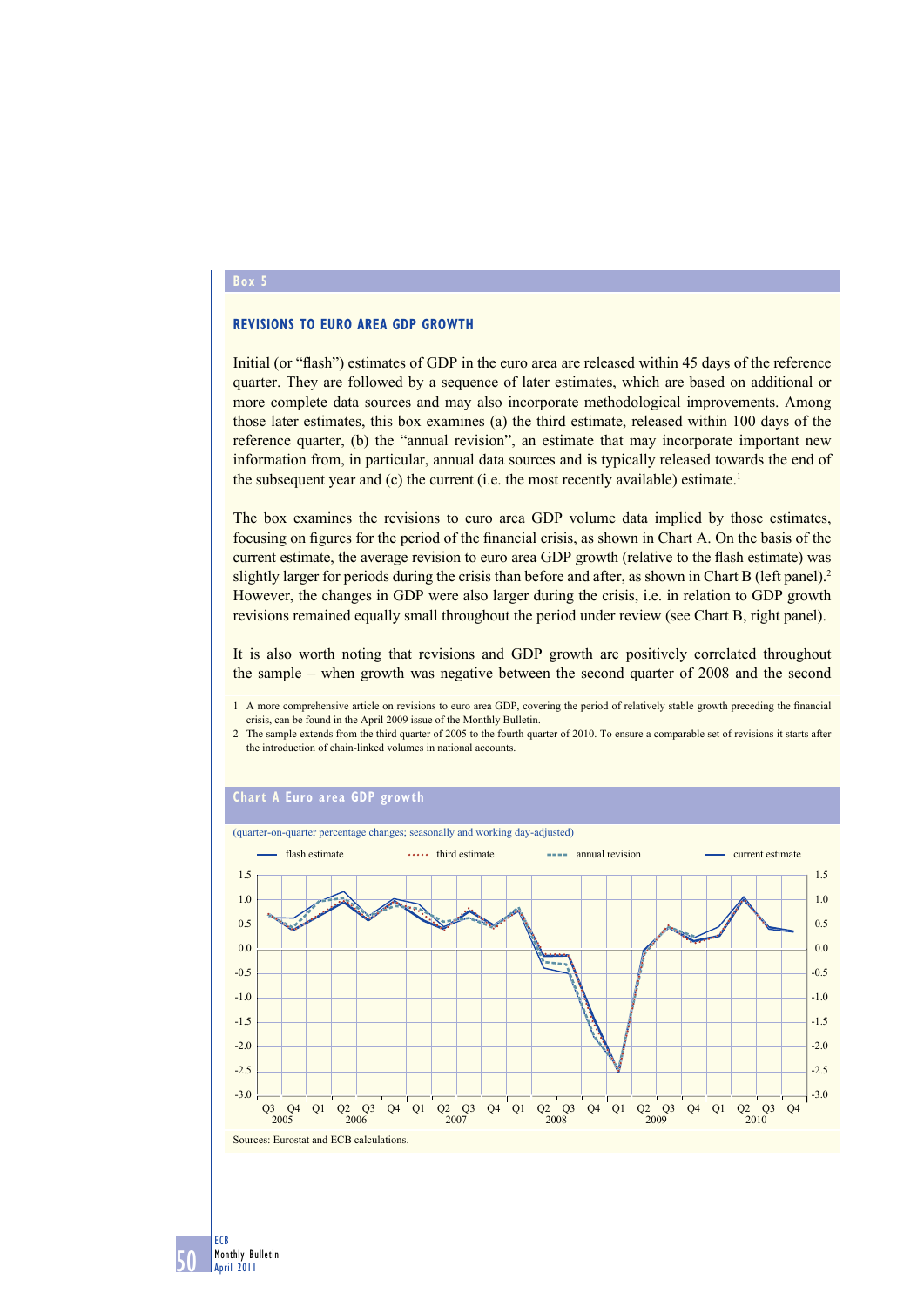## **ECONOMIC AND MONETARY DEVELOPMENTS**

Output, demand and the labour market

#### **Chart B Average revisions to euro area GDP growth and average revisions as a percentage of euro area GDP growth**

(GDP growth (right-hand scale): quarter-on-quarter percentage changes, seasonally and working day-adjusted; revisions (left-hand scale): percentage points)

GDP growth

0.2

0.3

**TELEVISION** 

# (percentages)

#### **Average revisions to GDP growth Average revisions to GDP growth as a percentage of GDP growth** third estimate minus flash estimate annual revision minus flash estimate current estimate minus flash estimate third estimate minus flash estimate **nnual revision minus flash estimate** current estimate minus flash estimate 0.3 0.6 0.9  $20$ 25

 $-0.4$ -0.3 -0.2 -0.1 0.0 0.1  $-1.2$ -0.9 -0.6  $-0.3$ 0.0 Q3 2005- Q1 2008 Q2 2008- Q2 2009 Q3 2009- Q4 2010 -5 0 5 10 15 Q3 2005- Q1 2008 Q2 2008- Q2 2009 Q3 2009- Q4 2010 Sources: Eurostat and ECB calculations.

quarter of 2009, for example, revisions were also negative (see Chart B, left panel). Furthermore, for data before the crisis there was a sequence of upward revisions, while for data between the second quarter of 2008 and the second quarter of 2009 there were repeated downward revisions. Such a pattern is not uncommon, as it takes time for the flow of information and statistical procedures to confirm a change in the business cycle.<sup>3</sup>

# **The role of adjustment factors**

The larger changes in GDP during the crisis have made the computation of adjustment factors for seasonal and calendar effects more complex.4 Since the second quarter of 2008, the revisions to adjustment factors have been as large as the revisions to unadjusted data. In fact, the large changes in GDP with the onset of the crisis also had an impact on seasonal adjustment for some quarters preceding the crisis, at least in revisions following the third estimate (see Chart C, right panel). Moreover, revisions to unadjusted data were large for periods during the crisis and later, as can be seen in Chart C (left panel). By contrast, the revisions to unadjusted data for the almost three years before the crisis were very small, which could be attributed to the fact that statisticians were able to base their estimates on relatively steady economic developments.

3 It is not surprising, therefore, that for the period after the crisis, for which data are less mature, this pattern is less clear. For example, the annual revision for 2010, which will include more comprehensive data sources for that year, will be available only towards the end of 2011.

4 As the adjusted country data are aggregated to form the adjusted euro area figures, the reading of the euro area data is potentially complicated by the use of different methodologies for the adjustment across the euro area countries. However, this should be mitigated by the fact that there are common rules for seasonal adjustment.

-5

 $\Omega$ 

5

10

15

 $20$ 

25

51